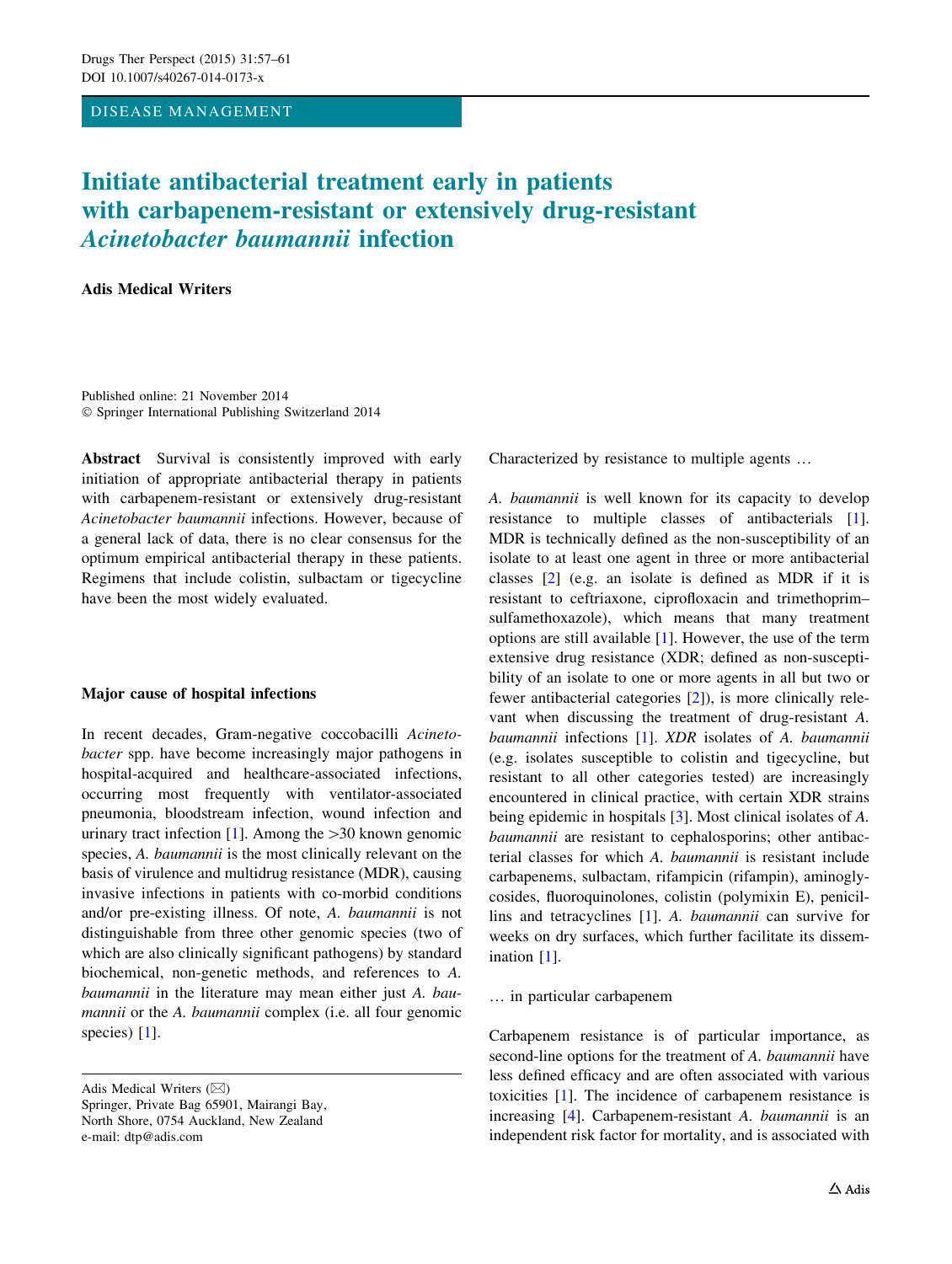higher mortality rates than other A. *baumannii* complex species [[5\]](#page-3-0). In addition, carbapenem-resistant A. baumannii strains are often also XDR and vice versa (i.e. XDR A. baumannii strains are resistant to carbapenem) [[1\]](#page-3-0). This article provides a summary of the treatment of carbapenem-resistant and XDR A. baumannii infections as reviewed by Viehman et al. [\[1](#page-3-0)].

#### Multiple acquisition and mortality risk factors

Risk factors for acquiring XDR [\[6](#page-3-0)] or carbapenem-resistant [\[7](#page-3-0)] A. baumannii include recent exposure to antibacterial (in particular carbapenem), the presence of central venous catheter or urinary catheter, more severe illness, relatively longer duration of hospital stay, treatment in an intensive care unit (ICU) or relatively large hospital, and recent surgery.

Mortality rates associated with invasive A. baumannii infections vary, but are generally high, especially for carbapenem-resistant strains (16–76 vs. 5–53 % for carbapenem-susceptible infections) [[8\]](#page-3-0). The high mortality rates are generally attributed to more severe illness and early, but inappropriate, antibacterial therapy [[8\]](#page-3-0). Independent risk factors for mortality in patients with bloodstream infections with carbapenem-resistant A. baumannii include illness severity, underlying malignancy, history of transplant, higher age, septic shock, concurrent pneumonia, inappropriate antibacterial therapy, prolonged ICU stay and renal failure [\[8](#page-3-0), [9](#page-3-0)].

#### Treat appropriately, and early …

In order to reduce the mortality resulting from severe sepsis and septic shock in patients with resistant-Gram negative bacteria, early and appropriate antibacterial therapy is crucial [[1\]](#page-3-0). If the causative A. baumannii strain is resistant to carbapenem, the risk of inappropriate therapy [\[10](#page-3-0)] or a delay in appropriate therapy [\[11](#page-3-0)] is increased, resulting in a significant increase in mortality rates. Currently, it is unclear whether appropriate antibacterial therapy should consist of monotherapy or combination therapy [[1\]](#page-3-0).

## … but no clear consensus for drug selection

Some clinicians suggest a polymyxin-containing regimen (colistin or the less widely available polymyxin B) to treat infections with colistin-susceptible A. baumannii, and also favour such a regimen for infections with colistin-resistant strains [\[12](#page-3-0)]. However, other clinicians prefer regimens based on other agents (e.g. sulbactam, tigecycline), because of the toxicity profiles of polymyxins [\[1](#page-3-0)]. Table [1](#page-2-0) outlines

the most studied treatment options for patients with carbapenem-resistant or XDR A. baumannii. Of note, colistin is administered intravenously in the form of its less active prodrug colistimethate (colistin methanosulfonate); one million international units of colistimethate is equivalent to  $\approx$ 30 mg of colistin base activity, which corresponds to  $\approx 80$  mg of chemical colistimethate.

#### Is combination therapy better than monotherapy?

Treatment with a combination of concomitant antibacterials has advantages over antibacterial monotherapy. Overall efficacy may be improved, as the use of more than one antibacterial may provide multiple mechanisms of antibacterial activity and have a faster onset of action than monotherapy (e.g. colistin takes time to reach therapeutic concentrations) [\[1](#page-3-0)]. The increasing incidence of carbapenem-resistant A. baumannii may mean that colistin-based combinations are used as empirical therapy in the future, instead of as salvage therapy as currently used [\[1](#page-3-0)].

For colistin [\[24](#page-4-0), [25](#page-4-0)] and tigecycline [\[22](#page-4-0), [26](#page-4-0)], there are concerns regarding the unpredictable and suboptimal pharmacokinetics and the emergence of drug resistance during their use; for sulbactam, there are concerns regarding unclear optimal dosing and clinical outcomes that are not always predicable based on its in vitro efficacy [\[27](#page-4-0)]. The available trial data (Table [2](#page-3-0)) suggest that patients with carbapenem-resistant A. baumannii may respond better to colistin-based combination therapy than to monotherapy, but the components of the optimal combination are as yet unclear [[1\]](#page-3-0). In two retrospective studies (Table [2\)](#page-3-0), the use of colistin and a carbapenem was an independent predictor of survival [\[28](#page-4-0)], and microbiological eradiation was significantly higher with combination therapy than with monotherapy (79.9 vs. 55.6 %;  $p = 0.001$ ) [\[29](#page-4-0)]. However, in two other retrospective studies, clinical cure rates did not favour various colistin combinations over colistin monotherapy [55.2 vs. 67.9 % (no significant difference)  $[30]$  $[30]$  and 80.3 vs. 87 % (*p*-value not reported) [\[31](#page-4-0)]].

## Even less data for other agents

Fosfomycin has shown in vitro synergy with colistin or sulbactam [[1\]](#page-3-0), and a clinical trial has shown higher microbiological eradication rates with fosfomycin 4 g every 12 h plus colistin than with colistin alone (100 vs. 81.2 %;  $p < 0.01$ ), with no significant difference in clinical outcomes or mortality rates [\[35](#page-4-0)]; the fosfomycin dosage used was lower than that used for other infections, and the study was underpowered to detect a difference in mortality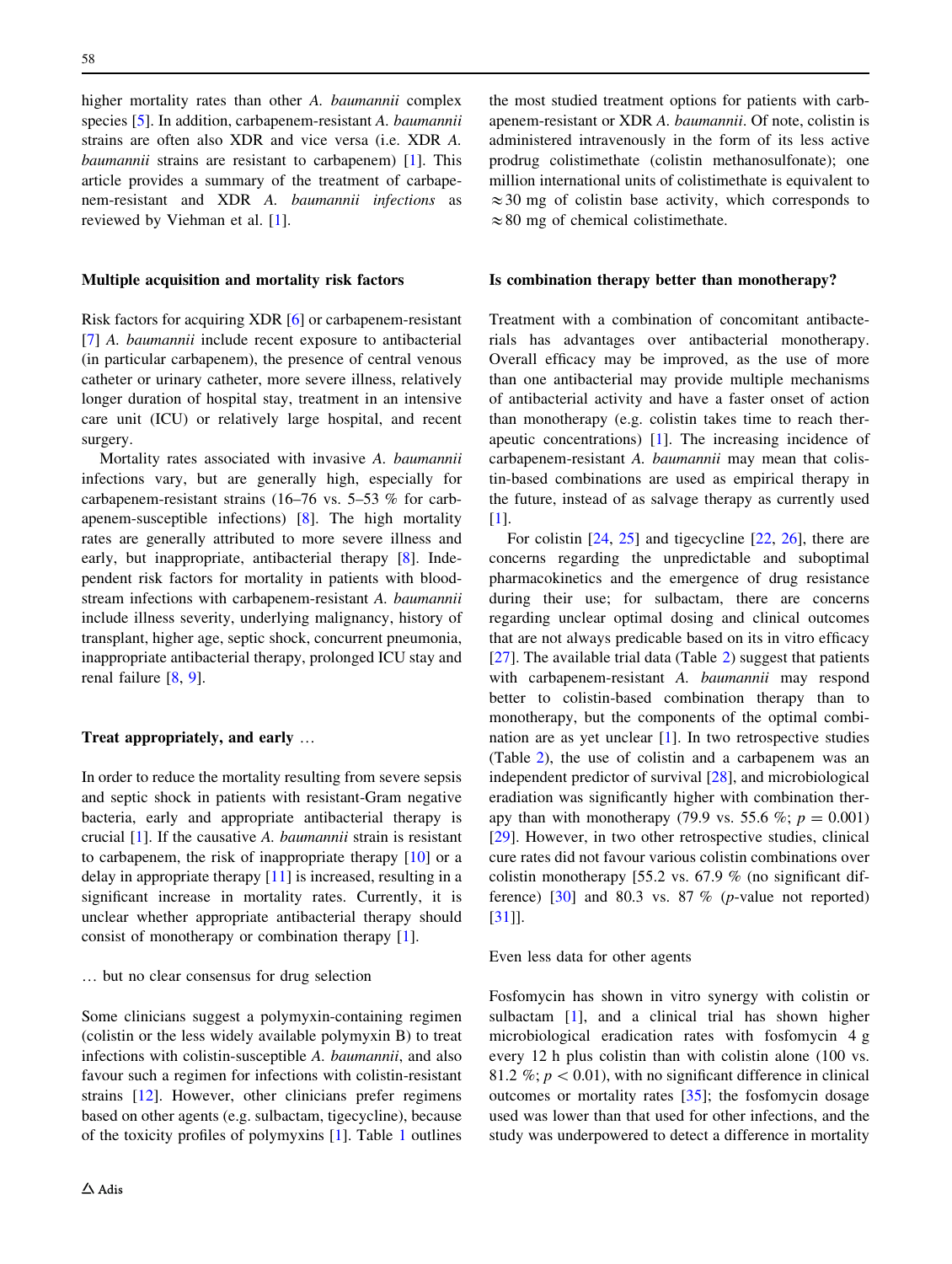#### <span id="page-2-0"></span>Table 1 Treatment options for patients with carbapenem-resistant or extensively drug-resistant Acinetobacter baumannii infections, as reviewed by Viehman et al. [[1\]](#page-3-0)

#### Colistin (administered as the prodrug colistimethate)

Mechanism of action interacts with the lipid A component of the lipopolysaccharide that makes up the bacterial outer membrane

Dosage 5 mg CBA/kg/day loading dose, followed by 5 mg CBA/kg/day in two or three divided doses; use as combination therapy

A higher loading dose may be beneficial in some pts with renal impairment (half-life of the prodrug may be prolonged)

Evidence of efficacy is conflicting: effective alternative to imipenem for imipenem-resistant strains (in terms of similar in-hospital mortality and clinical cure rates) [[13](#page-3-0)], but was an independent risk factor for in-hospital mortality in pts with carbapenem-resistant strains (odds ratio 2.07;  $p = 0.041$ ), although this study used a very low dosage of colistin ( $\approx 150$  mg CBA/day) [[14](#page-3-0)]; the clinical efficacy of a relatively low dosage of colistin (270 mg CBA/day) without a loading dose was similar to that of a very high dosage of ampicillin/sulbactam 27 g/day in a small randomized study in pts with VAP [\[15\]](#page-3-0)

Nebulized colistin (off-label use): may increase local drug concentrations without increasing systemic drug concentrations, thereby minimizing the risk of nephrotoxicity (however, bronchospasm may occur) [\[16–](#page-3-0)[18](#page-4-0)]

Advantages mainstay of therapy because most A. baumannii strains remain susceptible

Limitations associated with nephrotoxicity; low serum concentrations especially early in therapy; resistance via lipid A modification

Uncertainties efficacy when optimally dosed; optimal companion agent for combination therapy

#### Sulbactam

Mechanism of action synthetic  $\beta$ -lactamase, co-formulated with ampicillin or cefoperazone to overcome  $\beta$ -lactamase-mediated resistance and restore activity of the co-formulated  $\beta$ -lactam; affinity for penicillin-binding proteins, in particular types 1a and 2

Dosage 3–9 g/day alone or as combination therapy (e.g. combined with ampicillin or cefoperazone)

Efficacy of ampicillin/sulbactam was similar to that of colistin (study described above) [\[15](#page-3-0)]; observational studies suggest that the efficacy of cefoperazone/sulbactam [\[19\]](#page-4-0) and ampicillin/sulbactam [[20](#page-4-0)] is similar to that of imipenem/cilastatin

Advantages widely available in combination with ampicillin; relatively inexpensive

Limitations increasing resistance

Uncertainties clinical correlation between MIC and outcome; optimal dosing regimen

#### **Tigecycline**

Mechanism of action minocycline derivative that inhibits protein synthesis by binding to 30S ribosomal subunit; has a broader spectrum of activity than the earlier tetracyclines

Dosage 100 mg loading dose, followed by 50 mg every 12 h; use alone or as combination therapy

Poor outcomes with tigecycline-based regimens relative to imipenem-based regimens in pts with VAP may be related to poor drug penetration in the lung and low AUC/MIC [\[21](#page-4-0)]; higher dosages of 75 and 100 mg every 12 h (with loading doses of 150 or 200 mg, respectively) showed similar clinical cure rates as imipenem/cilastin 1 g every 8 h (69.6 and 85.0 vs. 75.0 %) in pts with hospital-acquired pneumonia [[22](#page-4-0)]; significantly fewer unfavourable clinical outcomes were reported with tigecycline-based regimens than with imipenem + sulbactam (30.8 vs. 50.0 %;  $p < 0.001$ ) in an observational study (no difference in 30-day mortality rates) [[23](#page-4-0)]

In a small retrospective study, survival rates were significantly ( $p < 0.05$ ) higher in pts receiving early treatment (within 2 days) with colistin alone, tigecycline alone or colitin  $+$  tigecycline than in pts receiving late (inappropriate) treatment with the same therapies (62 vs. 12 %; 80 vs. 11 % and 80 vs. 0 %, respectively) [\[9](#page-3-0)]

Advantages widely available; active against most strains in vitro (resistance is currently relatively rare; more likely with monotherapy at lower dosages)

Limitations generally not suitable for urinary tract infections (15–22 % of the drug is excreted unchanged in the urine); serum concentrations are low (making its use in bloodstream infections controversial); bacteriostatic activity; may be less effective in critically ill pts

Uncertainties clinical correlation between MIC and outcome; optimal dosing regimen; benefit of combination regimens

AUC area under the plasma concentration–time curve, CBA colistin base activity, MIC minimum inhibitory concentration, pts patients, VAP ventilator-associated pneumonia

rates. Given that fosfomycin is bactericidal and relatively well tolerated (with the possibility of using higher dosages), the combination of fosfomycin and colistin in treating A. baumannii infections warrants further investigation [[1\]](#page-3-0).

The use of minocycline has been superseded by the use of tigecycline (Table [2\)](#page-3-0); however, micocycline may be of use in combination therapy or as step-down therapy, as it is available in intravenous and oral formulations [\[1](#page-3-0)].

Glycopeptides (e.g. vancomycin) do not generally penetrate the outer membrane of Gram-negative bacteria, although their addition to colistin showed strong in vitro synergy against such bacteria, including A. baumannii. However, conflicting results were reported in clinical studies [[30,](#page-4-0) [34](#page-4-0)], and more studies are needed to evaluate this combination [[1\]](#page-3-0).

Despite good in vitro synergy and in vivo activity [\[1](#page-3-0)], clinical trials did not show a benefit with using rifampicin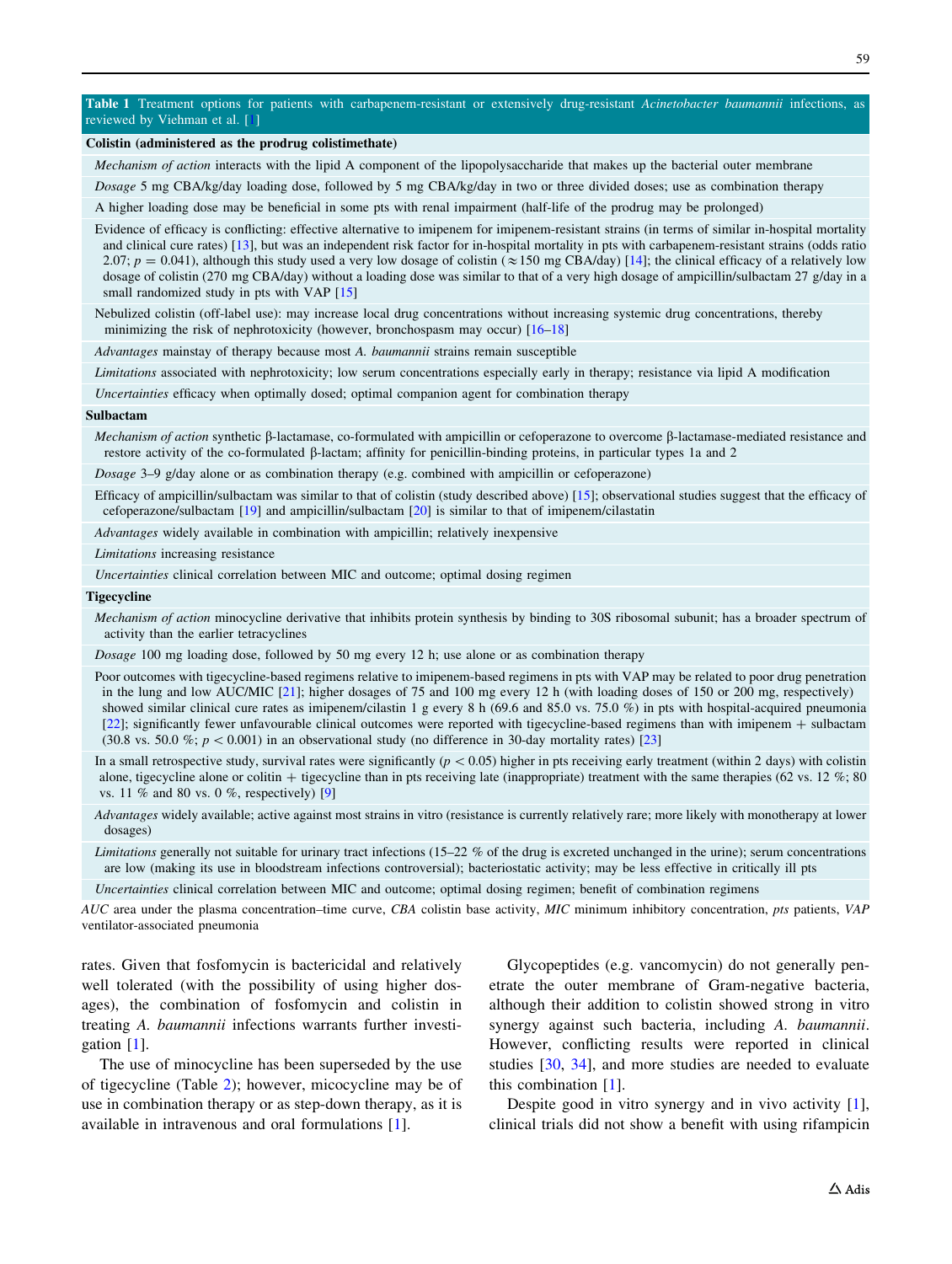<span id="page-3-0"></span>

| <b>Table 2</b> Summary of studies comparing mortality rates with a combination of concomitant antibacterials vs. antibacterial monotherapy in<br>patients with carbapenem-resistant or extensively drug-resistant Acinetobacter baumannii infections |                                                                                                     |                                   |
|------------------------------------------------------------------------------------------------------------------------------------------------------------------------------------------------------------------------------------------------------|-----------------------------------------------------------------------------------------------------|-----------------------------------|
| Type of resistant infection( $s$ )                                                                                                                                                                                                                   | Regimens (combination therapy vs. monotherapy)                                                      | Mortality rate<br>(% of patients) |
| Open-label trial in patients with carbapenem-resistant A. baumannii infection                                                                                                                                                                        |                                                                                                     |                                   |
| Ventilator-associated pneumonia ( $n = 43$ ) [32]                                                                                                                                                                                                    | Colistin $+$ vancomycin vs. colistin                                                                | 61.9 vs. $72.7^a$                 |
| Open-label trial in patients with extensively drug-resistant A. baumannii infection                                                                                                                                                                  |                                                                                                     |                                   |
| Pneumonia, bloodstream infection, intra-abdominal infection<br>$(n = 209)$ [33]                                                                                                                                                                      | Colistin $+$ rifampin vs. colistin                                                                  | 43.4 vs. 42.9                     |
| Retrospective study in patients with carbapenem-resistant A. baumannii infection                                                                                                                                                                     |                                                                                                     |                                   |
| Pneumonia, bloodstream infection, urinary tract infection, intra-<br>abdominal infection, surgical site infection ( $n = 166$ ) [34]                                                                                                                 | Colistin $+$ vancomycin vs. colistin                                                                | 41.7 vs. 35.3                     |
| Retrospective studies in patients with extensively drug-resistant A. baumannii infection                                                                                                                                                             |                                                                                                     |                                   |
| Bloodstream infection ( $n = 240$ ) [29]                                                                                                                                                                                                             | Colistin $+$ carbapenem, sulbactam, tigecycline or<br>other vs. colistin                            | 52.3 vs. 72.2*                    |
| Pneumonia, bloodstream infection ( $n = 36$ ) [28]                                                                                                                                                                                                   | Colistin $+$ carbapenem, sulbactam, tigecycline or<br>other vs. tigecycline, carbapenem or cefepime | 33 vs. $100*$                     |
| $\sim$ 0.00                                                                                                                                                                                                                                          |                                                                                                     |                                   |

 $p = 0.03$ 

<sup>a</sup> Study was not powered to detect a statistically significant between-group difference

plus colistin compared with using colistin alone [[32,](#page-4-0) [33](#page-4-0)]; given its association with hepatotoxicity and likelihood of cytochrome P450 3A4-related drug interactions, the use of rifampicin is not recommended to treat A. baumannii infections [1].

Disclosure This article was adapted from Drugs 2014; 2014;74(12):1315–33 [1] by salaried/contracted employees of Adis/ Springer, and was not supported by any external funding.

## References

- 1. Viehman JA, Nguyen MH, Doi Y. Treatment options for carbapenem-resistant and extensively drug-resistant Acinetobacter baumannii infections. Drugs. 2014;74(12):1315–33.
- 2. Magiorakos AP, Srinivasan A, Carey RB, et al. Multidrugresistant, extensively drug-resistant and pandrug-resistant bacteria: an international expert proposal for interim standard definitions for acquired resistance. Clin Microbiol Infect. 2012;18(3):268–81.
- 3. Woodford N, Turton JF, Livermore DM. Multiresistant Gramnegative bacteria: the role of high-risk clones in the dissemination of antibiotic resistance. FEMS Microbiol Rev. 2011;35(5):736–55.
- 4. Mera RM, Miller LA, Amrine-Madsen H, et al. Acinetobacter baumannii 2002–2008: increase of carbapenem-associated multiclass resistance in the United States. Microb Drug Resist. 2010;16(3):209–15.
- 5. Chuang YC, Sheng WH, Li SY, et al. Influence of genospecies of Acinetobacter baumannii complex on clinical outcomes of patients with Acinetobacter bacteremia. Clin Infect Dis. 2011;52(3):352–60.
- 6. Ng TM, Teng CB, Lye DC, et al. A multicenter case-case control study for risk factors and outcomes of extensively drug-resistant Acinetobacter baumannii bacteremia. Infect Control Hosp Epidemiol. 2014;35(1):49–55.
- 7. Sheng WH, Liao CH, Lauderdale TL, et al. A multicenter study of risk factors and outcome of hospitalized patients with

infections due to carbapenem-resistant Acinetobacter baumannii. Int J Infect Dis. 2010;14(9):e764–6.

- 8. Lemos EV, de la Hoz FP, Einarson TR, et al. Carbapenem resistance and mortality in patients with Acinetobacter baumannii infection: systematic review and meta-analysis. Clin Microbiol Infect. 2014;20(5):416–23.
- 9. Lee HY, Chen CL, Wu SR, et al. Risk factors and outcome analysis of Acinetobacter baumannii complex bacteremia in critical patients. Crit Care Med. 2014;42(5):1081–8.
- 10. Esterly JS, Griffith M, Qi C, et al. Impact of carbapenem resistance and receipt of active antimicrobial therapy on clinical outcomes of Acinetobacter baumannii bloodstream infections. Antimicrob Agents Chemother. 2011;55(10):4844–9.
- 11. Lee YT, Kuo SC, Yang SP, et al. Impact of appropriate antimicrobial therapy on mortality associated with Acinetobacter baumannii bacteremia: relation to severity of infection. Clin Infect Dis. 2012;55(2):209–15.
- 12. Abbott I, Cergueira GM, Bhuiyan S, et al. Carbapenem resistance in Acinetobacter baumannii: laboratory challenges, mechanistic insights and therapeutic strategies. Expert Rev Anti Infect Ther. 2013;11(4):395–409.
- 13. Garnacho-Montero J, Ortiz-Leyba C, Jiménez-Jiménez FJ, et al. Treatment of multidrug-resistant Acinetobacter baumannii ventilator-associated pneumonia (VAP) with intravenous colistin: a comparison with imipenem-susceptible VAP. Clin Infect Dis. 2003;2003(36):9.
- 14. Oliveira MS, Prado GV, Costa SF, et al. Ampicillin/sulbactam compared with polymyxins for the treatment of infections caused by carbapenem-resistant Acinetobacter spp. J Antimicrob Chemother. 2008;61(6):1369–75.
- 15. Betrosian AP, Frantzeskaki F, Xanthaki A, et al. Efficacy and safety of high-dose ampicillin/sulbactam vs. colistin as monotherapy for the treatment of multidrug resistant Acinetobacter baumannii ventilator-associated pneumonia. J Infect. 2008;56(6):432–6.
- 16. Tumbarello M, De Pascale G, Trecarichi EM, et al. Effect of aerosolized colistin as adjunctive treatment on the outcomes of microbiologically documented ventilator-associated pneumonia caused by colistin-only susceptible Gram-negative bacteria. Chest. 2013;144(6):1768–75.
- 17. Kuo SC, Lee YT, Yang SP, et al. Eradication of multidrugresistant Acinetobacter baumannii from the respiratory tract with